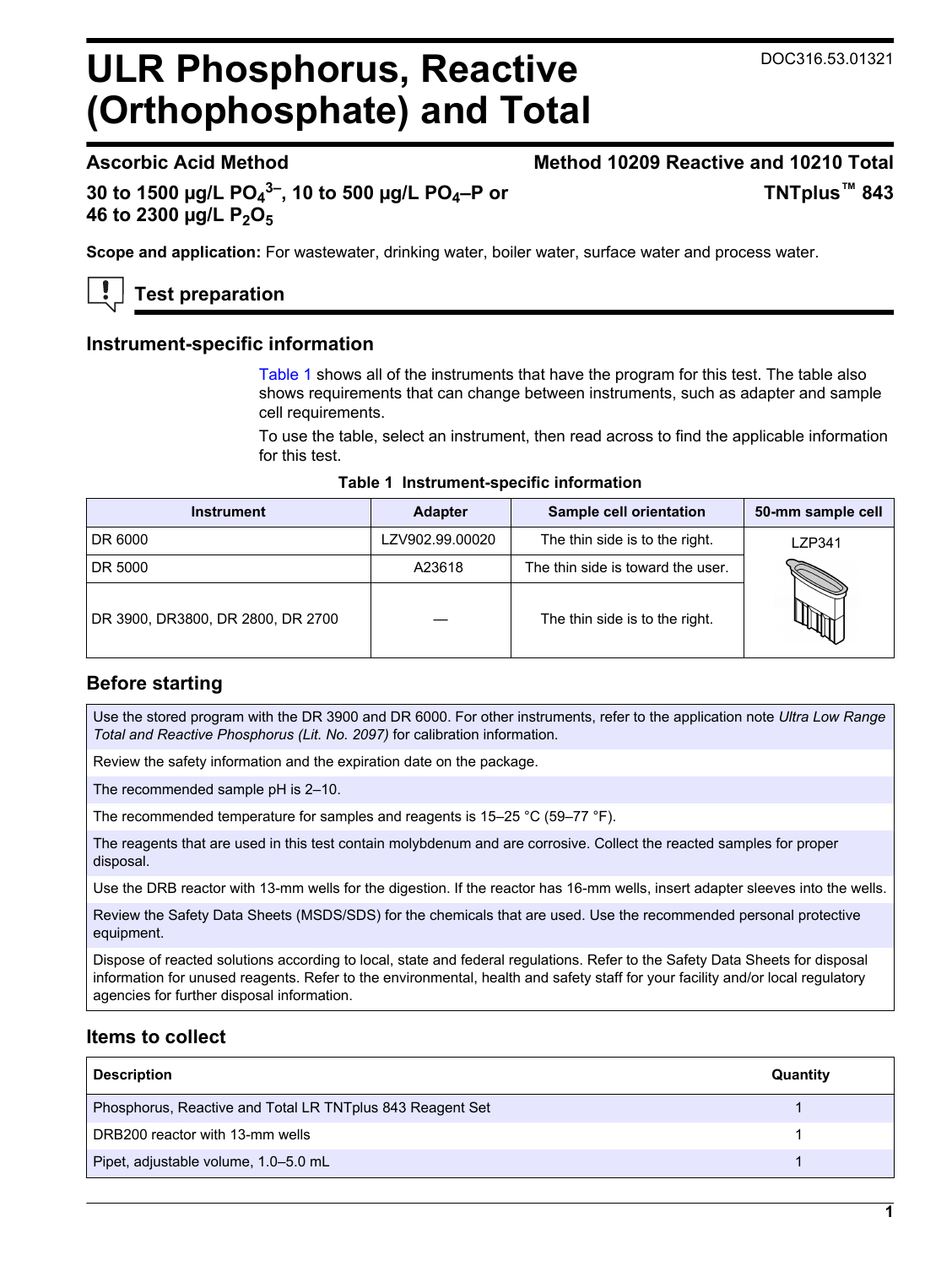## **Items to collect (continued)**

| <b>Description</b>                   | Quantity |
|--------------------------------------|----------|
| Pipet, adjustable volume, 0.2-1.0 mL |          |
| Pipet tips                           |          |
| Test tube rack                       |          |

Refer to [Consumables and replacement items](#page-6-0) on page 7 for order information.

## **Sample collection and storage**

- Collect samples in clean glass or plastic bottles that have been cleaned with 6 N (1:1) hydrochloric acid and rinsed with deionized water.
- Analyze the samples as soon as possible for best results.
- Do not use a detergent that contains phosphate to clean the sample bottles. The phosphate in the detergent will contaminate the sample.
- To preserve samples for later analysis, adjust the sample pH to 2 or less with concentrated sulfuric acid (approximately 2 mL per liter). Do not acidify samples to be analyzed only for reactive phosphorus. No acid addition is necessary if the sample is tested immediately.
- Keep the preserved samples at or below 6  $^{\circ}$ C (43  $^{\circ}$ F) for a maximum of 28 days (reactive phosphorus only: 48 hours).
- Let the sample temperature increase to room temperature before analysis.
- Before analysis, adjust the pH to 7 with 5 N sodium hydroxide solution.
- Correct the test result for the dilution caused by the volume additions.

## **Test procedure—Total phosphorus**



**1.** Set the DRB200 reactor power to on. Set the temperature to 100 °C.



**2.** Carefully remove the lids from the DosiCap™ Zip caps. Remove the caps from the test vials.



**3. Prepare the blank:** Use a pipet to add 3.5 mL of deionized water into one test vial.

**4. Prepare the sample:** Use a pipet to add 3.5 mL of sample into the other test vial.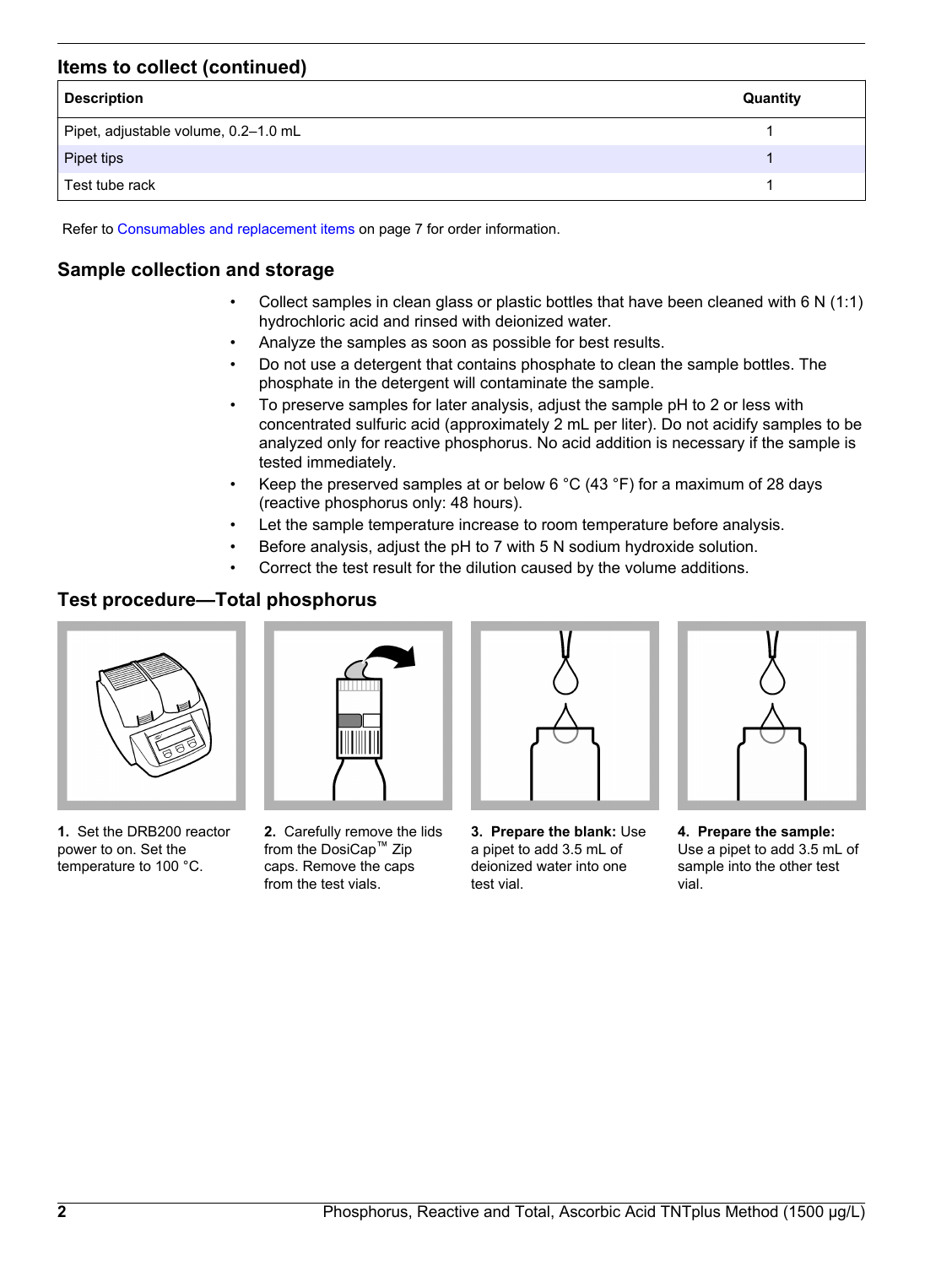

**5.** Turn the DosiCap Zip over the test vial so that the reagent side goes on the vial. Do this for each test vial, then tighten the caps on the vials.



**6.** Shake each vial 2–3 times to dissolve the reagent in the cap. Look through the open end of the DosiCap to make sure that the reagent has dissolved.



**7.** Insert the vials in the preheated DRB200 reactor. Close the lid.



**8.** Keep the vials in the reactor for 1 hour.



**9.** When the timer expires, carefully remove the vials from the reactor. Set the vials in a test tube rack. Let the temperature of the vials decrease to room temperature.



**10.** Use a pipet to add 0.2 mL of Solution B to each vial. Immediately tighten the cap on the Solution B container.



**11.** Put a grey DosiCap C on each vial.



**12.** Tighten the cap on the vials and invert the vials 2–3 times.



**13.** Start the reaction time of 10 minutes.



**14.** When the timer expires, invert the vials 2–3 times.



**15.** Pour the digested blank into the sample cell.



**16.** Start program **538 ULR Phosphate**. For information about sample cells, adapters or light shields, refer to [Instrument-specific](#page-0-1) [information](#page-0-1) on page 1.

*Note: Although the program name can be different between instruments, the program number does not change.*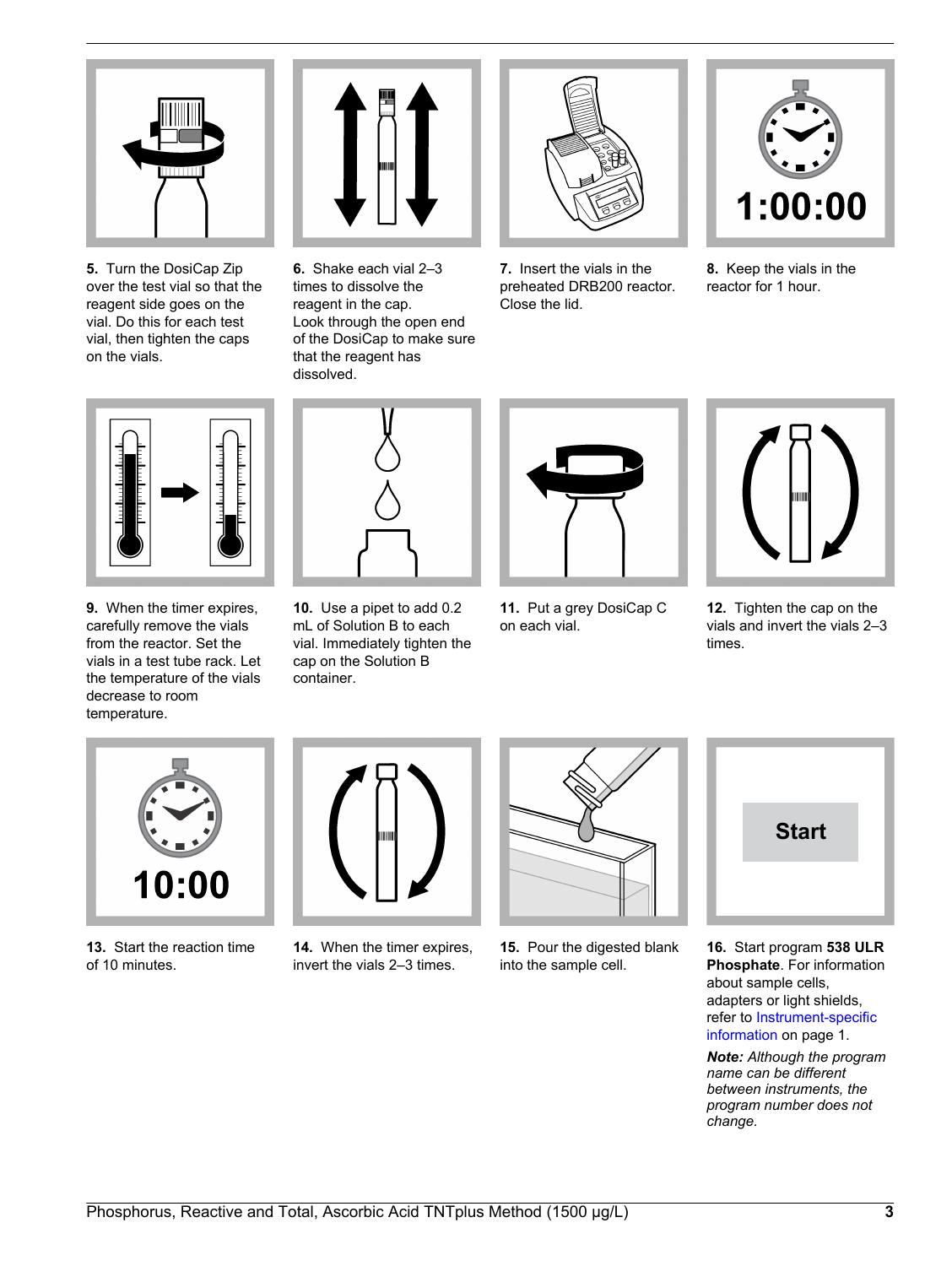

**17.** Clean the blank sample cell.



**18.** Insert the blank into the cell holder.



**19.** Push **ZERO**. The display shows 0  $\mu$ g/L PO<sub>4</sub>.



**20.** Pour the digested sample into a second sample cell.





**21.** Clean the sample cell. **22.** Insert the sample cell

into the cell holder.



**23.** Push **READ**. Results show in  $\mu$ g/L PO<sub>4</sub>.

## **Test procedure—Reactive phosphorus**



**1. Prepare the blank:** Use a pipet to add 3.5 mL of deionized water into one test vial.



**2. Prepare the sample:** Use a pipet to add 3.5 mL of sample into the other test vial.



**3.** Use a pipet to add 0.2 mL of Solution B to each vial. Immediately tighten the cap on the Solution B container.



**4.** Put a grey DosiCap C on each vial.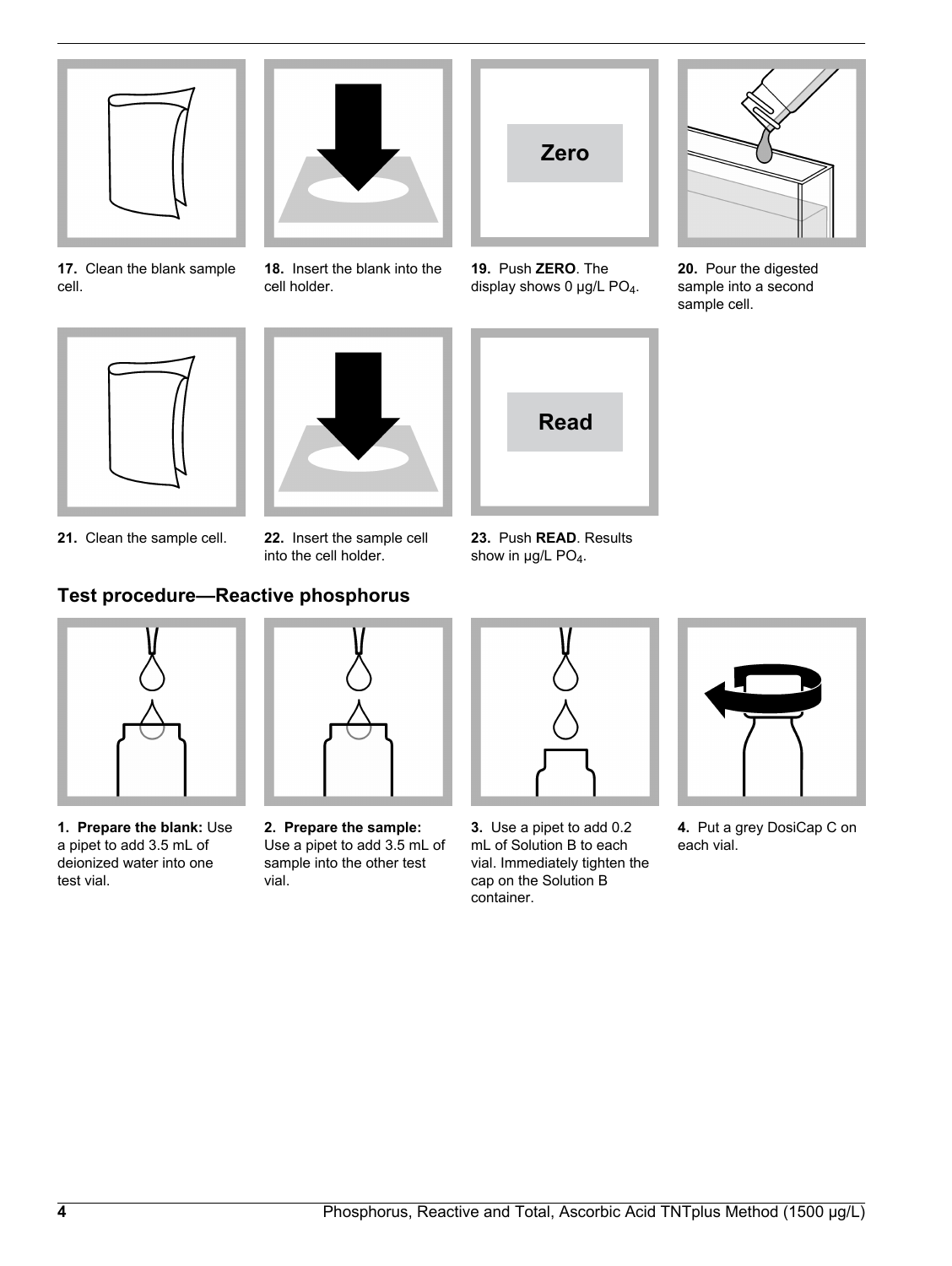

**5.** Tighten the cap on the vials and invert the vials 2–3 times.



**9.** Start program **538 ULR Phosphate**. For information about sample cells, adapters or light shields, refer to [Instrument-specific](#page-0-1) [information](#page-0-1) on page 1.

*Note: Although the program name can be different between instruments, the program number does not change.*



**6.** Start the reaction time of

10 minutes.



**7.** When the timer expires, invert the vials 2–3 times.



**11.** Insert the blank into the cell holder.



**8.** Pour the blank into the sample cell.



**12.** Push **ZERO**. The display shows 0  $\mu$ g/L PO<sub>4</sub>.



**13.** Pour the sample into a second sample cell.



**14.** Clean the sample cell. **15.** Insert the sample cell



into the cell holder.



**16.** Push **READ**. Results show in  $\mu$ g/L PO<sub>4</sub>.

## **Interferences**

[Table 2](#page-5-0) shows that the ions were individually examined to the given concentrations and do not cause interference. No cumulative effects or influences of other ions were found. Verify the measurement results with sample dilutions or standard additions.

**10.** Clean the blank sample cell.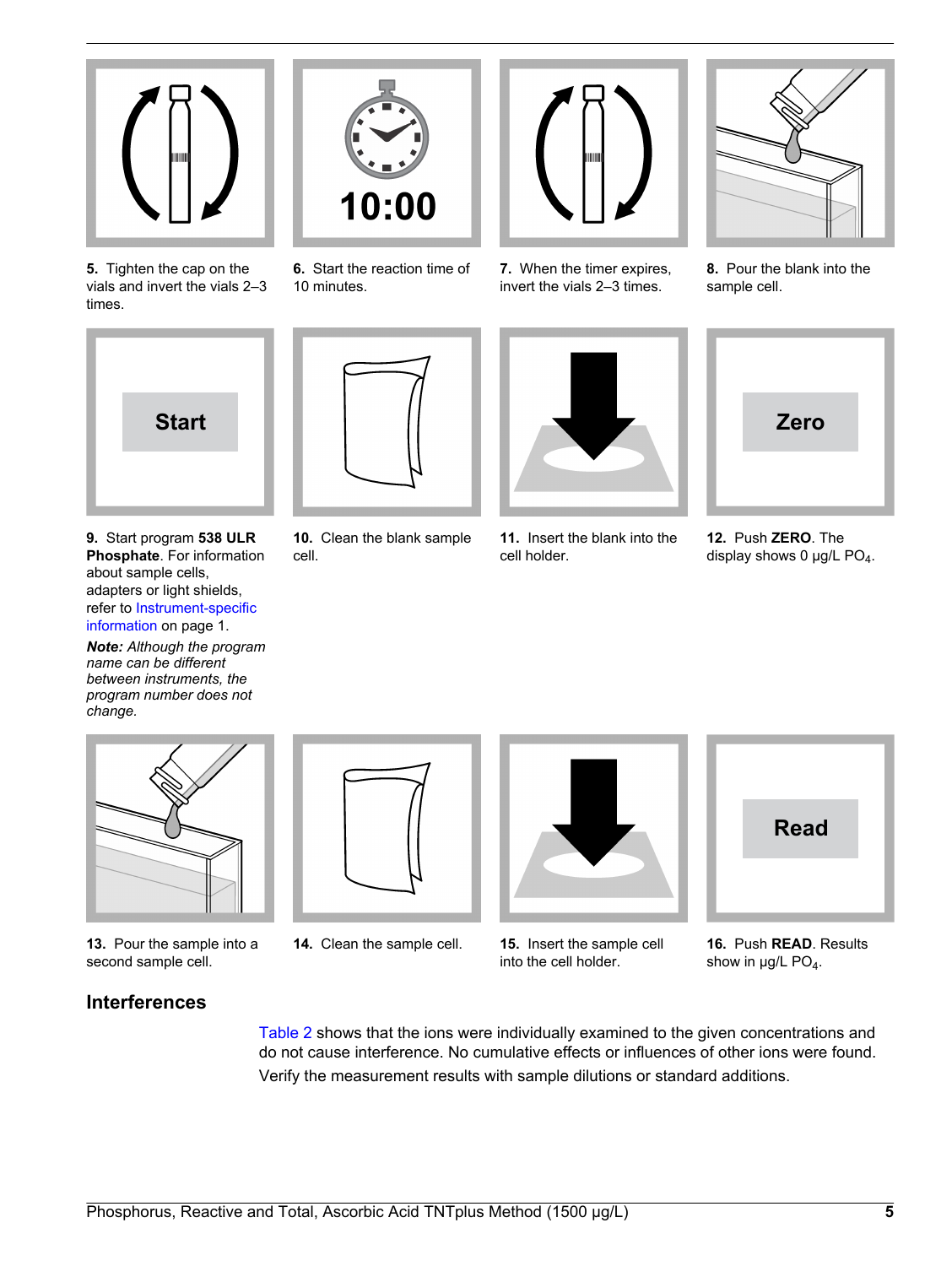#### **Table 2 Interfering substances**

<span id="page-5-0"></span>

| <b>Interfering substance</b>                                                                                                                                                                                                                                      | Interference level |
|-------------------------------------------------------------------------------------------------------------------------------------------------------------------------------------------------------------------------------------------------------------------|--------------------|
| $SO_4^{2-}$                                                                                                                                                                                                                                                       | 5000 mg/L          |
| $CI^-$                                                                                                                                                                                                                                                            | 2000 mg/L          |
| $K^+$ , Na <sup>+</sup>                                                                                                                                                                                                                                           | 1000 mg/L          |
| NO <sub>3</sub>                                                                                                                                                                                                                                                   | 500 mg/L           |
| $Ca2+$                                                                                                                                                                                                                                                            | 250 mg/L           |
| $Mg^{2+}$                                                                                                                                                                                                                                                         | 100 mg/L           |
| $CO32-$ , Fe <sup>2+</sup> , Fe <sup>3+</sup> , Zn <sup>2+</sup> , Cu <sup>2+</sup> , Ni <sup>2+</sup> , I <sup>-</sup> , NO <sub>2</sub> <sup>-</sup> , Cd <sup>2+</sup> , NH <sub>4</sub> <sup>+</sup> . Mn <sup>2+</sup> , Al <sup>3+</sup> , SiO <sub>2</sub> | 50 mg/L            |
| $Sn^{4+}$ , Hg <sup>2+</sup>                                                                                                                                                                                                                                      | 5 mg/L             |
| $Ag^+$ , $Pb^{2+}$                                                                                                                                                                                                                                                | 2.5 mg/L           |
| $Cr^{3+}$                                                                                                                                                                                                                                                         | $1$ mg/L           |
| $Cr6+$                                                                                                                                                                                                                                                            | $0.5$ mg/L         |

## **Accuracy check**

#### **Standard solution method**

Use the standard solution method to validate the test procedure, the reagents and the instrument.

Items to collect:

- Phosphate Standard Solution, 1000-µg/L (1-mg/L) as  $PO_4^3$  (326 µg/L as  $PO_4$ -P)
- **1.** Use the test procedure to measure the concentration of the standard solution.
- **2.** Compare the expected result to the actual result.

*Note: The factory calibration can be adjusted slightly with the standard adjust option so that the instrument shows the expected value of the standard solution. The adjusted calibration is then used for all test results. This adjustment can increase the test accuracy when there are small variations in the reagents or instruments.*

#### **Method performance**

The method performance data that follows was derived from laboratory tests that were measured on a spectrophotometer during ideal test conditions. Users can get different results under different test conditions.

| <b>Program</b> | <b>Standard</b>                  | Precision (95% confidence interval)      | <b>Sensitivity</b><br>Concentration change per 0.010 Abs change |
|----------------|----------------------------------|------------------------------------------|-----------------------------------------------------------------|
| 538            | 200 $\mu$ g/L PO <sub>4</sub> -P | 197.3-202.7 $\mu$ g/L PO <sub>4</sub> -P | 3.01 $\mu$ g/L PO <sub>4</sub> -P                               |

#### **Summary of method**

The total phosphorus digestion procedure uses acid, persulfate and heat to change organic and condensed inorganic phosphates (meta-, pyro- or other polyphosphates) to reactive orthophosphate. Then the reactive phosphorus measurement procedure measures the concentration of orthophosphate in the sample. The reactive or orthophosphate ions react with molybdate and antimony ions in an acidic solution to form an antimonyl phosphomolybdate complex. The antimonyl phosphomolybdate complex is reduced by ascorbic acid to phosphomolybdenum blue.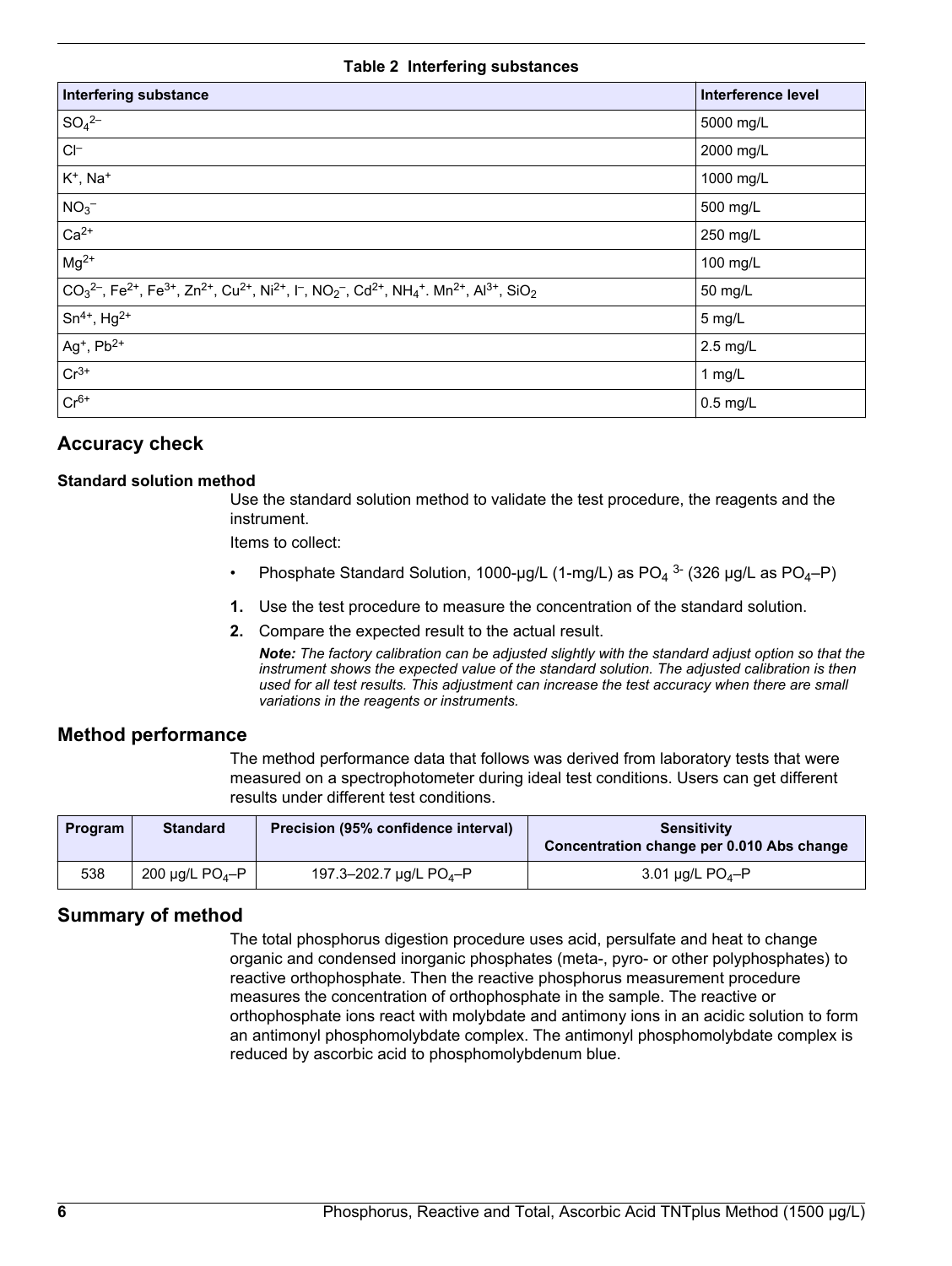## <span id="page-6-0"></span>**Consumables and replacement items**

## **Required reagents**

| Description                                           | <b>Quantity/Test</b> | Unit      | ltem no.      |
|-------------------------------------------------------|----------------------|-----------|---------------|
| Phosphorus, Reactive and Total LR TNTplus Reagent Set |                      | $25$ /pkq | <b>TNT843</b> |

## **Required apparatus**

| <b>Description</b>                                              | <b>Quantity/test</b> | Unit          | Item no.      |
|-----------------------------------------------------------------|----------------------|---------------|---------------|
| Cuvette, semi-micro, 5-cm                                       | varies               | $10$ /p $kg$  | LZP341        |
| DRB 200 Reactor, 115 VAC option, 9 x 13 mm + 2 x 20 mm, 1 block |                      | each          | DRB20001      |
| DRB 200 Reactor, 230 VAC option, 9 x 13 mm + 2 x 20 mm, 1 block | 1                    | each          | DRB20005      |
| Pipet, adjustable volume, 0.2-1.0 mL                            | 1                    | each          | BBP078        |
| Pipet tips, for 0.2–1.0 mL pipet                                | 2                    | $100$ /p $kg$ | BBP079        |
| Pipet, adjustable volume, 1.0-5.0 mL                            |                      | each          | <b>BBP065</b> |
| Pipet tips, for 1.0–5.0 mL pipet                                |                      | 75/pkg        | <b>BBP068</b> |
| Test tube rack                                                  | 1                    | each          | 1864100       |

#### **Recommended standards**

| <b>Description</b>                            | Unit   | ltem no. |
|-----------------------------------------------|--------|----------|
| Phosphate Standard Solution, 1-mg/L as $PO43$ | 500 mL | 256949   |

## **Optional reagents and apparatus**

| <b>Description</b>                                                   | Unit         | Item no. |
|----------------------------------------------------------------------|--------------|----------|
| Reactor adapter sleeves, 16 mm to 13 mm diameter, for TNT plus vials | $5$ /p $kg$  | 2895805  |
| Ampule Breaker, 10-mL Voluette <sup>®</sup> Ampules                  | each         | 2196800  |
| Finger cots                                                          | $2$ /pkg     | 1464702  |
| Hydrochloric Acid Solution, 6.0 N (1:1)                              | 500 mL       | 88449    |
| Pipet, serological, 2-mL                                             | each         | 53236    |
| Sampling bottle with cap, low density polyethylene, 500-mL           | $12$ /p $kg$ | 2087079  |
| Sodium Hydroxide Standard Solution, 5.0 N                            | 100 mL MDB   | 245032   |
| Sulfuric Acid, concentrated, ACS                                     | 500 mL       | 97949    |